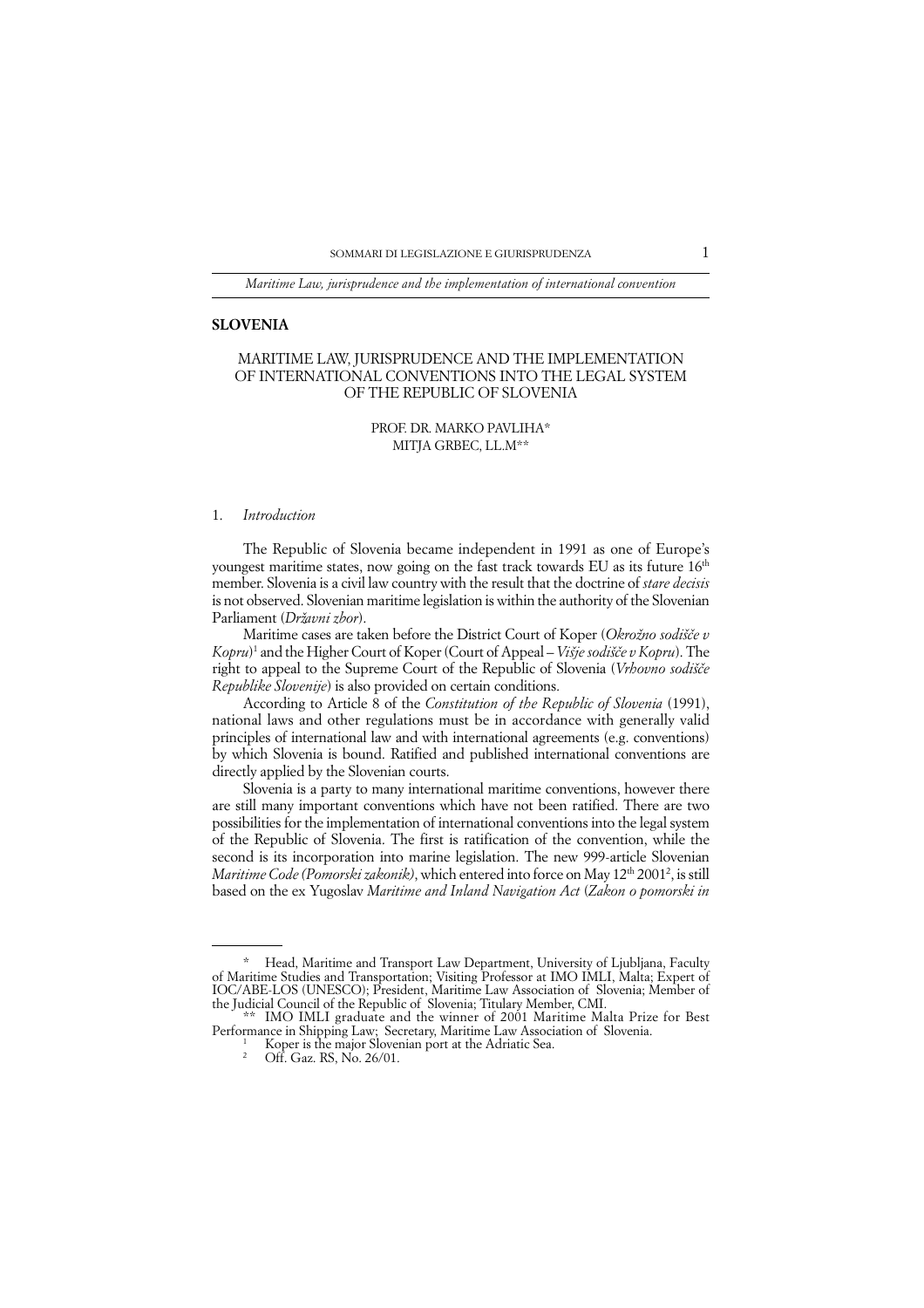| Marko Pavliha - Mitja Grbec |
|-----------------------------|
|                             |

*notranji plovbi; hereinafter: MINA*) 3 , however, it regulates exhaustively virtually all areas of admiralty law, including law of the sea, safety at sea, registration of ships, liens and mortgages (*hypothecs*), contracts (e.g. carriage of goods and passengers, insurance), liabilities, collisions, salvage, general average, conflict of laws, etc. It is worth noting that the legislators have taken into account the recent developments of international maritime law.

The purpose of this article is to present a short summary of Slovenian recent maritime law and jurisprudence as interpreted by Slovenian courts. In particular, it deals with arrest of ships, maritime liens and mortgages, as well as carriage of goods by sea. Special emphasize is given on the implementation and interpretation of international maritime conventions.

# 2. *Arrest of ships*

#### 2.1. Introduction

The Republic of Slovenia is a contracting party to the *1952 International Convention for the Unification of Certain Rules Relating to the Arrest of Seagoing Ships (1952 Arrest Convention).* Thus, the 1952 Arrest Convention is applied in its original text whenever the ship to be arrested is flying the flag of a contracting state. On the other hand, if the 1952 Convention is not applicable, the provisions of the Maritime Code will be applied. The arrest of ships is regulated in Slovenia by two pieces of legislation: *the Maritime Code* and *the Enforcement and Security Act* (*Zakon o izvr\_bi in zavarovanju* – ZIZ)<sup>4</sup>. The first is *lex specialis* governing maritime matters, whereas the latter applies in proceedings, which are not specifically concerned with ships but may be applied to ships under general law. Both Acts use the same name for their proceedings, called "temporary injunctions".

The new Slovene Maritime Code deals with arrest of ships in Part VIII (Execution process and the securing of claims on ships), Chapter IV, Section IV. It has almost entirely adopted the provisions of the 1952 Convention. Nonetheless, some provision are already based on the new 1999 Arrest Convention, as for example the enlarged list of maritime claims.<sup>5</sup>

2.2. Exercise of the right of arrest (1996, Court of Appeal, Cpg - 190/96)

*A ship upon which a maritime claim is not asserted cannot be arrested, unless the debtor personally liable for a maritime claim is also the owner of the ship, upon which the arrest order is sought.*

<sup>3</sup> Off. Gaz. SFRY, Nos. 22/77, 13/82, 30/85, 80/89 and 29/90.

<sup>4</sup> Off. Gaz. RS, No. 51/98.

<sup>5</sup> Article 841 of the Maritime Code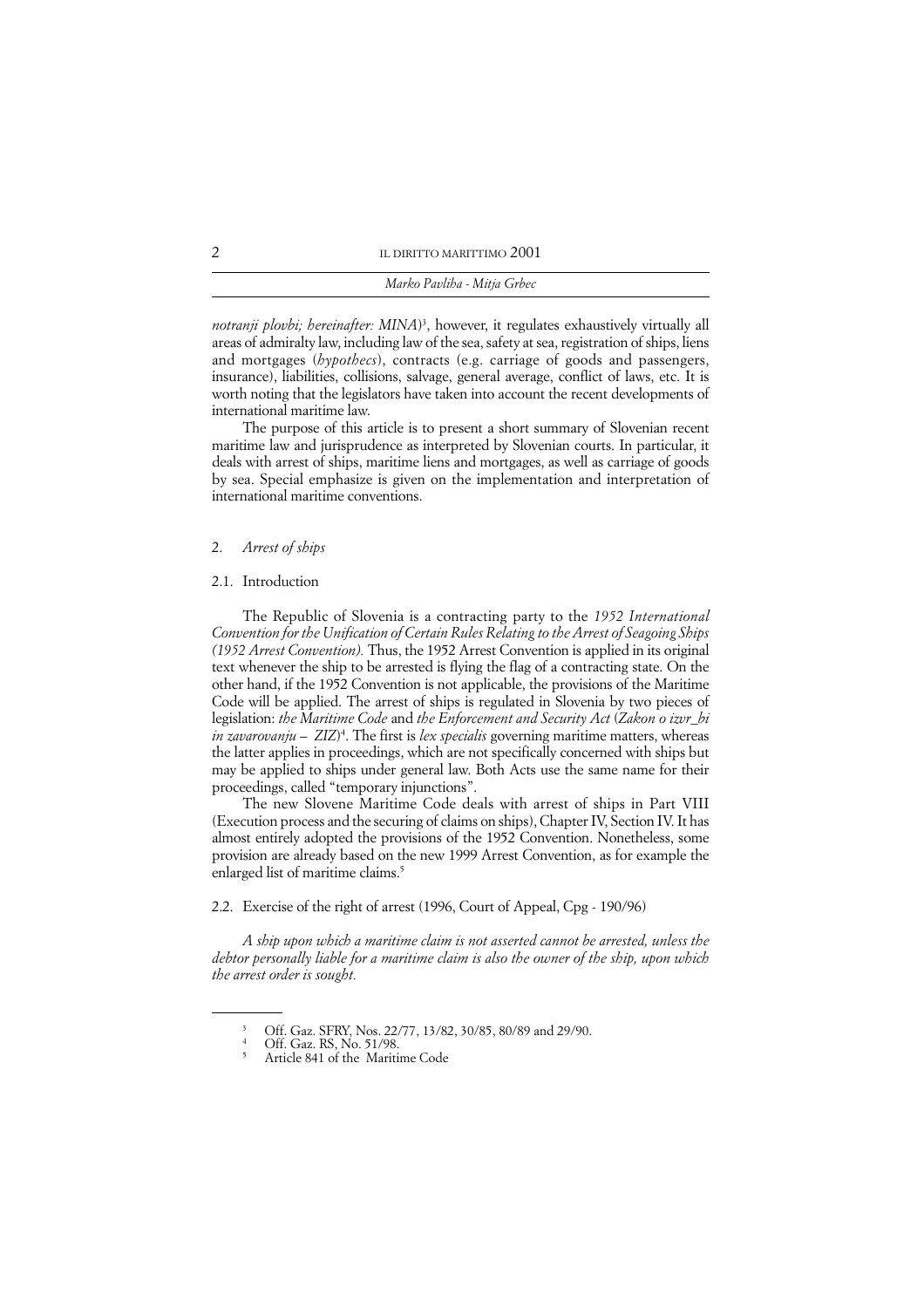In this case the Court had to decide whether it is possible to arrest a ship upon which a maritime claim is not asserted, and which is chartered by a person liable for a maritime claim.

Upon the motion of the creditor, the Court arrested the ship "M.", which was flying a Syrian flag. The debtor challenged the arrest order with an opposition, asserting that the arrest was not justified. According to the debtor, the arrested ship was not owned by him, but by a third party. Subject to MINA and also according to the 1952 Arrest Convention, that ship could not be arrested. The Court annulled the arrest order and released the ship, holding that the creditor was bound to pay to the debtor the amount of SIT 159.600,00 SIT for court expenses. The third party (the shipowner) was instructed to start proceeding for wrongful arrest.

The aforementioned decision was appealed by the creditor in the part, with which the Court annulled the arrest order and released the ship. According to the creditor, the substantive law was not applied correctly. In his view, Article 982 of MINA6 was to the effect that if the debtor was personally liable for a maritime claim, the Court could arrest a particular ship, upon which the maritime claim had arisen, and also any other ship which was, at the time of arrest, owned or chartered by the debtor.

The Court of Appeal rejected the appeal of the creditor and confirmed the decision of the District Court. With regard to the objection of the creditor the Court of Appeal held that the issued arrest order was not justified. Subject to Article 982 of MINA and also according to the 1952 Arrest Convention, to which Slovenia and also Syria are parties, a claimant may arrest the particular ship in respect of which the maritime claim arose, or any other ship which is owned by the person who was, at the time when the maritime claim arose, the owner of the particular ship. Therefore, if the owner of a ship is liable for a maritime claim, the creditor can arrest any ship which is owned at the time of arrest by the debtor.

In that case the maritime claims had not arisen in respect of the arrested ship. That ship could have been arrested only if the debtor had been, at the time of arrest, the owner of that ship. It appeared that the arrested ship was chartered by the debtor.

2.3. Arrest of a ship, which is not sea going (1997, Court of Appeal, Cpg - 791/96)

*A temporary injunction - arrest of a ship (yacht), which is situated in a marina, shall be effected in a manner that the arrested ship remains berthed within the waters of the marina. A yacht is not a sea going ship and therefore it shall be arrested on the basis of general law.* 

The main issue in this matter was who had to bear the expenses of the arrest proceedings (berth charges) of a pleasure boat, which was berthed in a marina. The

<sup>6</sup> Article 948 of the Maritime Code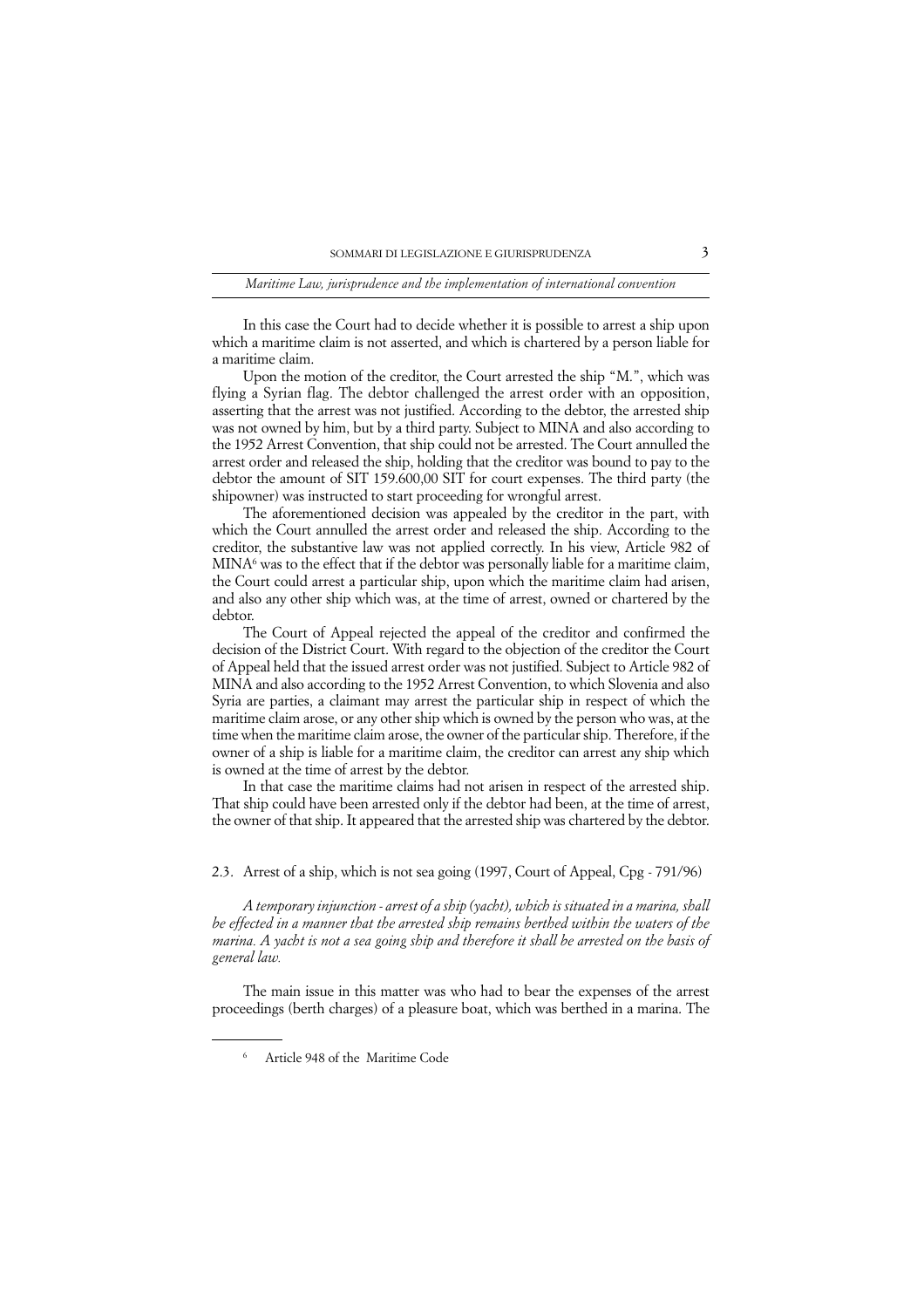| Marko Pavliha - Mitja Grbec |
|-----------------------------|
|-----------------------------|

other issue was, which law was applicable in the arrest proceeding of a ship which was not categorized as a sea going ship.

Upon the application of the creditor, the Court granted an arrest order, banning the removal and any other disposal of a pleasure boat, which belonged to the debtor and was flying a German flag. Subsequently, the Court decided that the creditor should effect a deposit to cover the costs of the enforcement proceedings (berth charges) in the amount of SIT 3.000.000 SIT (DEM 30.000) within 8 days. The deposit was not made and consequently the yacht was released and the enforcement proceeding brought to an end.

The creditor filed an appeal against the Court decision. According to the creditor, the amount of the deposit was exaggerated. The claim secured amounted only to DEM 17.000 and therefore the deposit established by the court, which should have been paid by the creditor, was higher than the claim itself. According to the creditor, the establishment of such deposit was equivalent to a denial of judicial protection. Furthermore, the Court decision was not in accordance with Article 988 of MINA, according to which the expenses for the maintenance of the ship and of the crew, during the period of arrest, should be borne by the shipowner or by the charterer of the arrested ship, while only the expenses for the watching of a ship should be paid by the creditor.7 The creditor also pointed out the provision in the arrest order, according to which the Court should annul the order for arrest and release the ship if the debtor provided security for the claim in the amount of DEM 20.000. According to the creditor, the debtor could still provide a security and thus obtain the release of the ship.

The Court of Appeal rejected the appeal of the creditor and affirmed the decision of the District Court. Reference was made to Articles 979, 980 and 988 of MINA. According to Article 9798 , the Court may, upon the application of the creditor, grant an order for the arrest of a ship and for the custody of a ship, to secure a monetary claim of the creditor. The arrest of a ship is deemed to be, in accordance with article 980 of MINA, a temporary measure (injunction), meaning any detention or restriction on removal of the ship from a port. Furthermore, the Court referred to the first paragraph of article 988 of MINA, according to which the expenses for the maintenance of the ship and of the crew, during the period of arrest, shall be borne by the shipowner or by the charterer of the arrested ship.<sup>9</sup>

It was held by the Appellate Court that according to MINA, the court can request a creditor to make a deposit for the maintenance of the ship and of the crew, if this is necessary, while the expenses incurred for the watching of the ship shall be borne by the creditor.

An order for a temporary measure of arrest of a ship, which is situated in a marina, can be effected only in a way, that the arrested ship remains berthed in a

<sup>&</sup>lt;sup>7</sup> Article 953 of the Maritime Code.

<sup>8</sup> Articles 945 and 946 of the Maritime Code.

Article 953 of the Maritime Code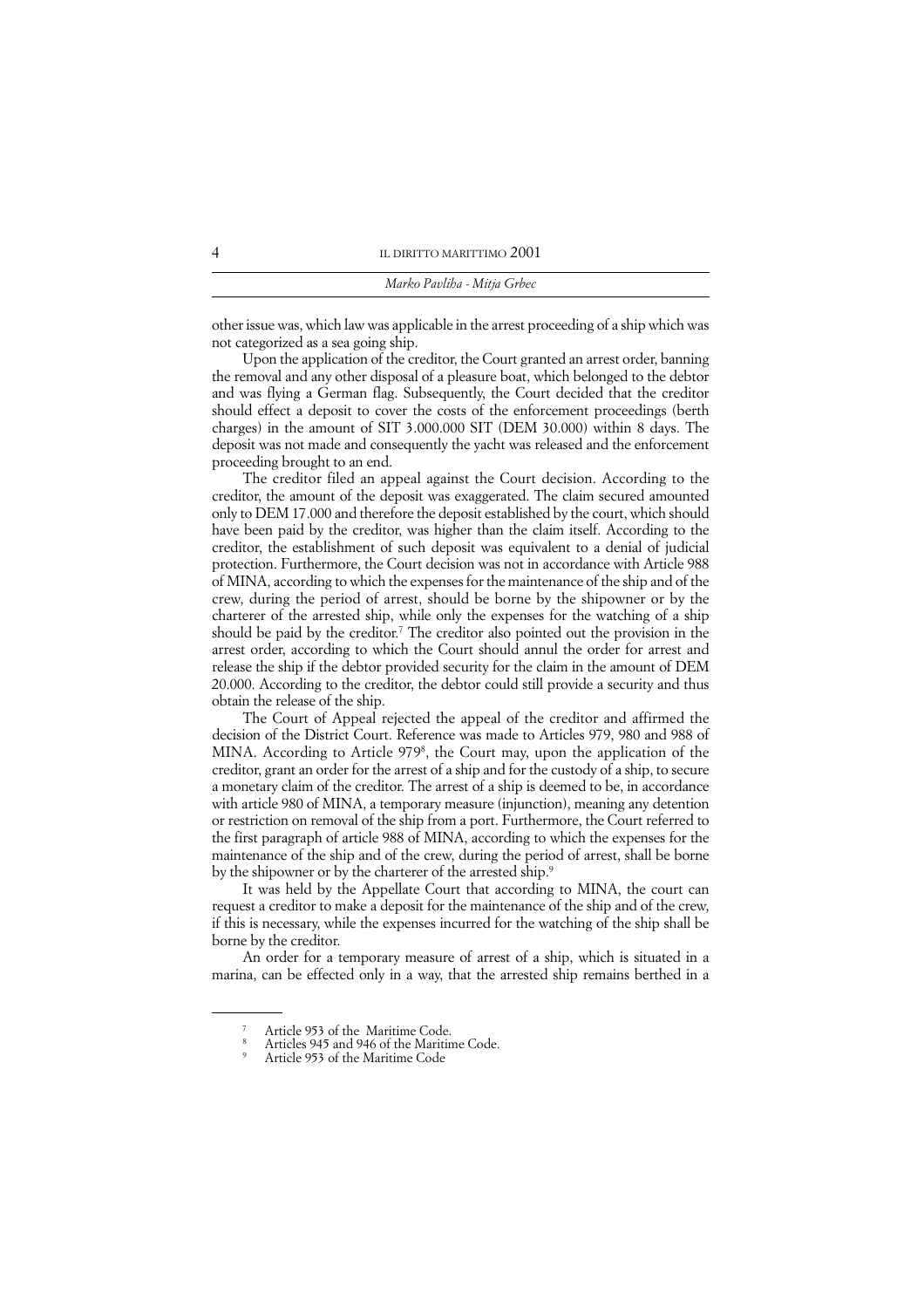marina. Berth charges, during the period of arrest, by nature include also the expenses for the watching of a ship, which has to be borne by the creditor on the basis of Article 988 (3) of MINA. 10

However, according to MINA (Article  $867$ )<sup>11</sup> if the ship is not qualified as a seagoing (capable of sailing on the sea, more than 12 m in length, more than 135 BRT) a temporary measure of "arrest" shall be issued in accordance with general law, therefore in accordance with the law governing the general enforcement and security proceeding. In the case at issue the arrested ship is not a sea going and therefore the provisions of the Enforcement and Security Act (ZIZ) shall be applied. The general law provides that berth charges are deemed to be costs of the enforcement proceeding and shall be firstly borne by the creditor, which must give an allowance for it in the amount and within the time limit established by the Court. If the creditor fails to give an allowance, within the established time limits, the enforcement proceeding will be brought to an end.

On the basis of the above and also taking into consideration other relevant circumstances (as for example the fact that the debtors were foreigners, with a permanent residence abroad, which can influence the duration of the proceedings and the expenses of the marina), the Court of Appeal held that the resolution with which the District Court requested the creditor to make a deposit in the amount of SIT 3.000.000 (on the basis of the Enforcement and Security Act (ZIZ) and in connection with Article 876 of MINA, was justified. According to the Court of Appeal the creditor should have expected that he would be bound to pay a deposit in the amount fixed by the Court. Furthermore, the disproportion between the maritime claim and the deposit is not relevant. The same is valid with the provision in the arrest order, that the vessel will be released upon the providing of a security by the creditor.

2.4. Arbitration clause in the arrest proceedings (1993, Court of Appeal, Cpg – 153/93)

*The Court in the arrest proceedings cannot decide whether a Court where the creditor started proceedings on the merits, is competent to start proceedings or not.* 

According to Slovenian law (MINA and the Enforcement and Security Act), if the Court grants a temporary injunction of arrest of a ship (or other property in accordance with general law) before the beginning of a civil, executive or administrative procedure, the creditor must initiate proceedings on the merits within the prescribed period of time at the competent Court in Slovenia, or if the parties validly agree or have validly agreed to submit the dispute to a court of another State or to arbitration, before the agreed Court or arbitration. If the creditor fails to

 $\frac{10}{11}$  Ibid

Article 838 of the Maritime Code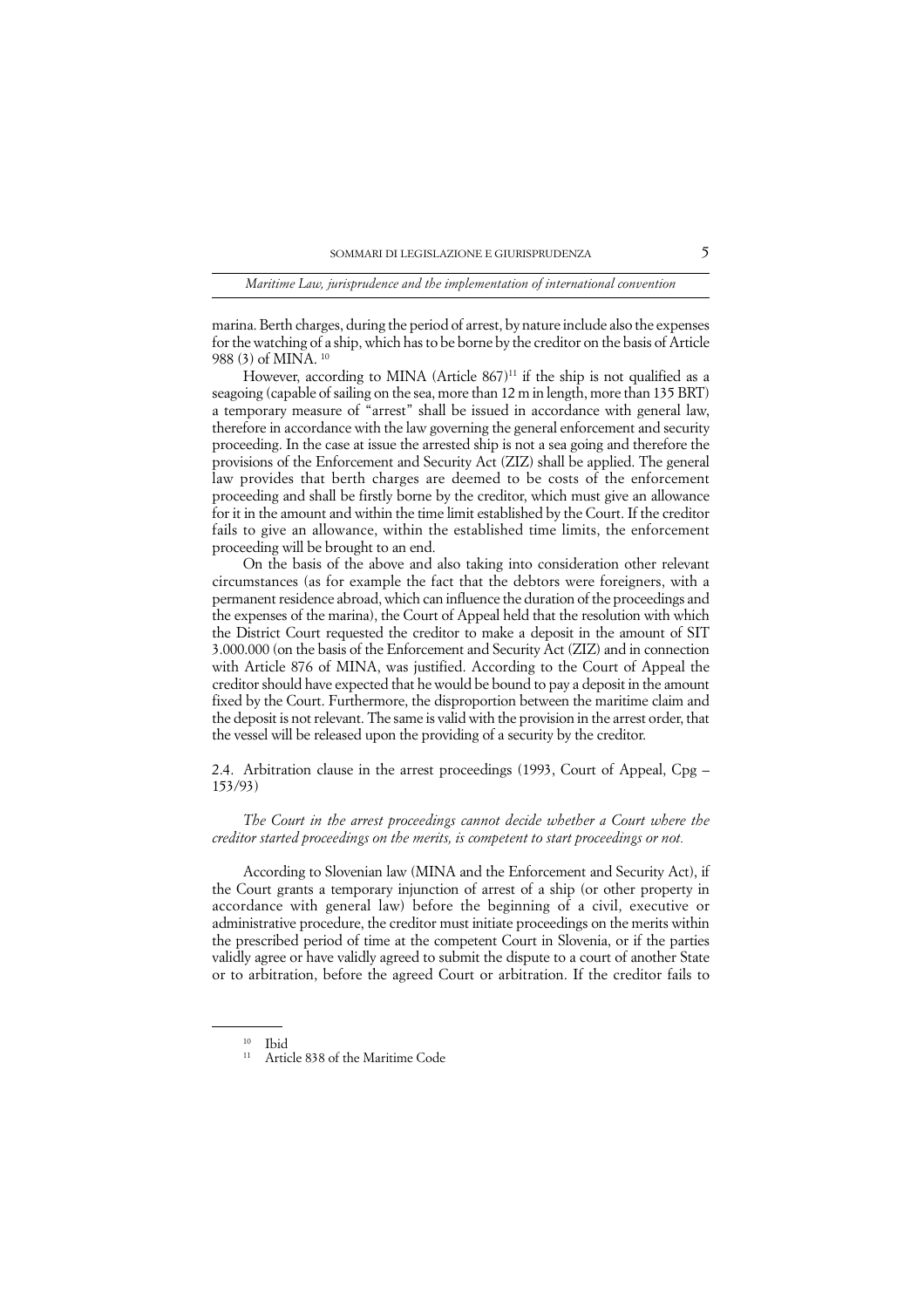| <i>Mitia</i> Grbec<br>$\mathbf{r}$<br>11101150110010000111100 |
|---------------------------------------------------------------|
|                                                               |

commence the proceedings on the merits within the prescribed period, the Court shall, upon the request of the debtor, annul a temporary injunction and release the arrested ship (or property) .

The major issue in this matter was whether the Court in the arrest proceeding can annul an temporary injunction (an arrest order) and release the "arrested cargo" if the creditor does not commence proceeding on the merits in the "competent" court.

The parties to a contract of carriage stipulated an arbitration clause, according to which all disputes arising out of the contract of carriage had to be submitted to arbitration in London and adjudicated in accordance with English law. The creditor, while the cargo was already in a warehouse in a Slovenian port, requested the Court to grant a temporary injunction and arrest that cargo.

With a temporary injunction the Court ordered the debtor not to remove the cargo of 1.588 tractors and 87 trucks from the warehouse. The debtor's objection against the temporary injunction was rejected by the District Court. Subsequently, the Court issued another order requesting the creditor, as a condition for the maintenance of the arrest, to provide a deposit for the expenses of the arrest proceeding in the amount of USD 54.856,80 USD within 15 days. Having obtained a temporary injunction, the creditor started proceedings on the merits before a Slovenian Court.

The debtor appealed against the decision in which the District Court rejected his opposition against the temporary measure. According to the debtor, the Court should have annulled the arrest order, because the creditor has not started proceeding on the merits in the competent court. The creditor filed a suit in the Slovenian court, despite of the fact that the contract of carriage included an arbitration clause, according to which all disputes arising from the contract had to be submitted to arbitration in London and adjudicated in accordance with English law. In the debtor's view the Slovenian court was not competent and consequently the arrest order should have been annulled and the arrested property released.

The Court of Appeal rejected the objection of the debtor. It was held that in the arrest proceeding, the court could not deliberate whether the Court, where a lawsuit was filed, was competent to decide on the merits or not. Therefore, it was not possible to withdraw a temporary injunction on the basis that the Slovenian Court was not competent to decide on the merits. The latter has to decide as a preliminary question, whether it was competent to decide on the merits or not.

# 3. *Maritime liens and mortgages (hypothecs)*

### 3.1. Introduction

Slovenia has not ratified any of the three international conventions dealing with this matter. However, most of the provisions in the Slovene Maritime Code are based on the provisions on the 1926 and 1967 conventions on maritime liens and mortgages (hypothecs) .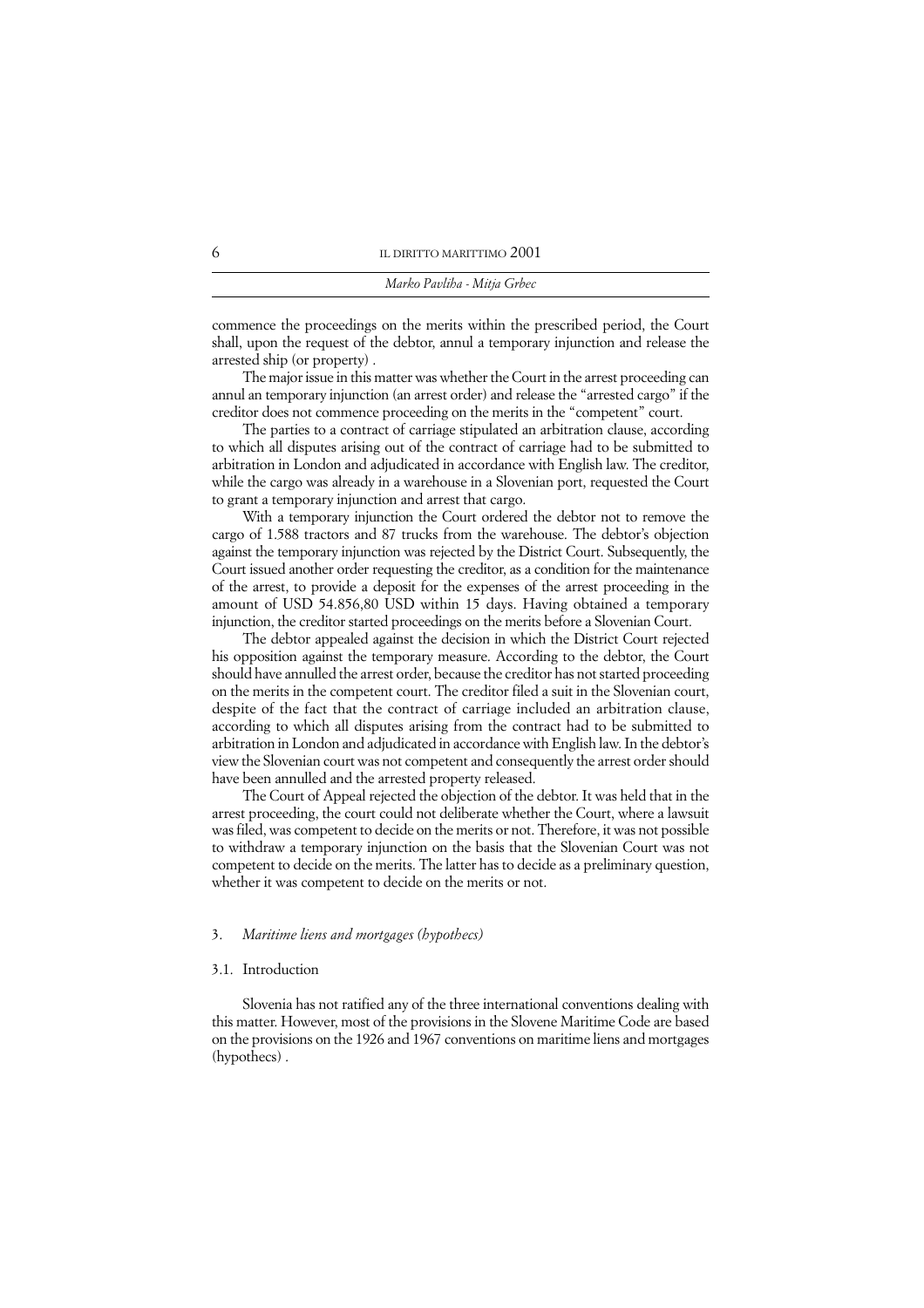According to Article 237 of the Maritime Code, maritime liens (which are called "privileges") are: (1) Court expenses incurred in the common interest of all creditors in enforcement and security proceedings; (2) claims arising out of employment of the master, crew and other person engaged on board; (3) claims for remuneration for salvage at sea and contribution of the vessel in general average; (4) claims for damages arising out of collisions and other accidents in navigation, as well as indemnities for damage caused to port appliances, docks and waterways; personal injury claims of passengers and crew; indemnities for loss of or damage caused to port appliances, docks and waterways; personal injury claims of passengers and crew; indemnities for loss of or damage to cargo and baggage; (5) claims resulting from contracts entered into or acts done by the master acting within the scope of his authority, away from the vessel home port, where such contracts or acts are necessary for the preservation of the vessel or the continuation of its voyage, whether the master is or is not at the same time the owner of the vessel, and whether the claim is his own or that of ship handlers, repairers, lenders or other contractual creditors; (6) claims by shipping agents for representation of the ship owner, of the ship or of the crew.

The nature, ranking and priority of maritime liens is governed by the law of the flag.

# 3.2. Applicable law as to maritime privileges (1996, Court of Appeal, Cp – 850/96)

*According to Slovenian law, a claim of a member of the crew for unpaid wages is secured by a maritime privilege. However, the existence of such privilege shall be determined by the law of the flag. All matters relating to the procedure of enforcement (procedural matters) shall be regulated by the law of the state where enforcement takes place.* 

The issue in this matter was whether the existence of a maritime privilege shall be determined in accordance with Slovenian law or subject to the law of the state of registration of the ship (law of the flag). The creditor (defendant) asserted that his claim for unpaid wages was secured by a maritime privilege and requested the Court to arrest the ship on which he was employed.

The arrest order, which was granted by the Court of the first level, was challenged by the debtor.

It was held by the Court that the defendant (creditor) had a claim against the ship "H.", which was secured with a maritime privilege. The change of ownership of the ship does not affect a maritime privilege and therefore the fact that the ownership of the ship had been changed did not affect the creditor's right to arrest that ship. The Court rejected the complaint of the debtor.

The plaintiff appealed the judgment, stating that the Court should have based its decision not only on the provisions of MINA but also on the provision of procedural law, to be found in the Enforcement and Security Act.

With respect to the assertions of the plaintiff the Court of Appeal held that the substantive law had not been applied correctly. The District Court had not taken into consideration the provision of Article 998 of MINA12, according to which the existence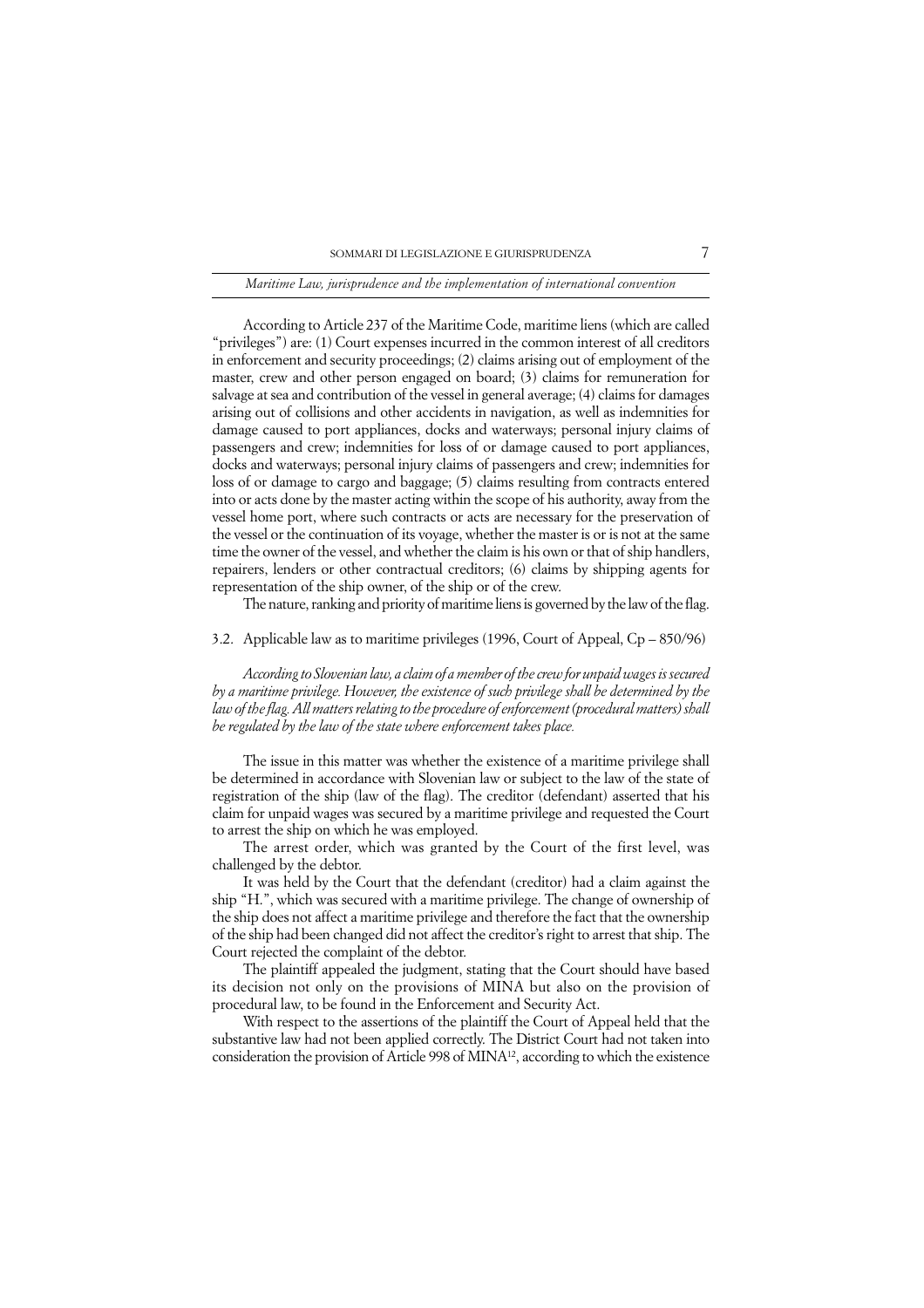of maritime privilege for unpaid wages shall be determined by the law of the flag.

The fact that the defendant was employed on the ship in question was not opposed by the parties to the lawsuit. Therefore, according to the Court of Appeal, whether the claim of the defendant was secured by a maritime privilege, had to be established on the basis of the law of the flag of the ship, while all matters relating to the procedure of enforcement (procedural matters) have to be regulated by the law of the state where enforcement takes place, in the present case by Slovenian law (*lex fori*).

The arrested ship was flying the German flag. The Court Appeal held that whether the claim of the debtor was secured by a maritime privilege had to be adjudicated in accordance with German law. As a result of a wrong application of substantive law, the judgment was annulled. The matter was sent back to the District Court for a new deliberation. The Court of Appeal instructed the District Court to decide whether the claim was secured with a maritime privilege also in accordance with German law.

# 4. *Carriage of goods by sea*

## 4.1. Introduction

Slovenia is bound by the *1924 Hague Rules*. Unfortunately, the *1968 Visby Protocol* and the *1979 SDR Protocol* have not been ratified. Nonetheless, the Maritime Code provisions regulating the carriage of goods by sea are based on the *Hague-Visby Rules* as amended by the *1979 Protocol*.

# 4.2. Laytime - demmurage – freight (1995, Supreme Court, III. Ips 15)

*MINA (as well as the Maritime Code) makes a distinction between laytime, prolonged laytime (demurrage) and extra lay time (extra demurrage). A shipowner is entitled to payment of demurrage only in case of a prolonged lay time (demurrage) or in case of an extra lay time (extra demurrage). The payment for normal laytime is included in freight.13*

The parties to this dispute concluded a voyage charter according to which the shipowner was bound to carry a cargo of 1000 tons of coffee from the port of Cristobal in Panama to the Port of Koper. According to the charterparty, the cargo and the vessel should have been ready for loading in the port of Cristobal on 13th November 1985. The charterparty contained a clause stating that the loading of the ship should proceed "*as fast as the vessel can receive*". However, despite the

<sup>&</sup>lt;sup>12</sup> Article 961 of the Maritime Code.

Articles 479 - 490 of the Maritime Code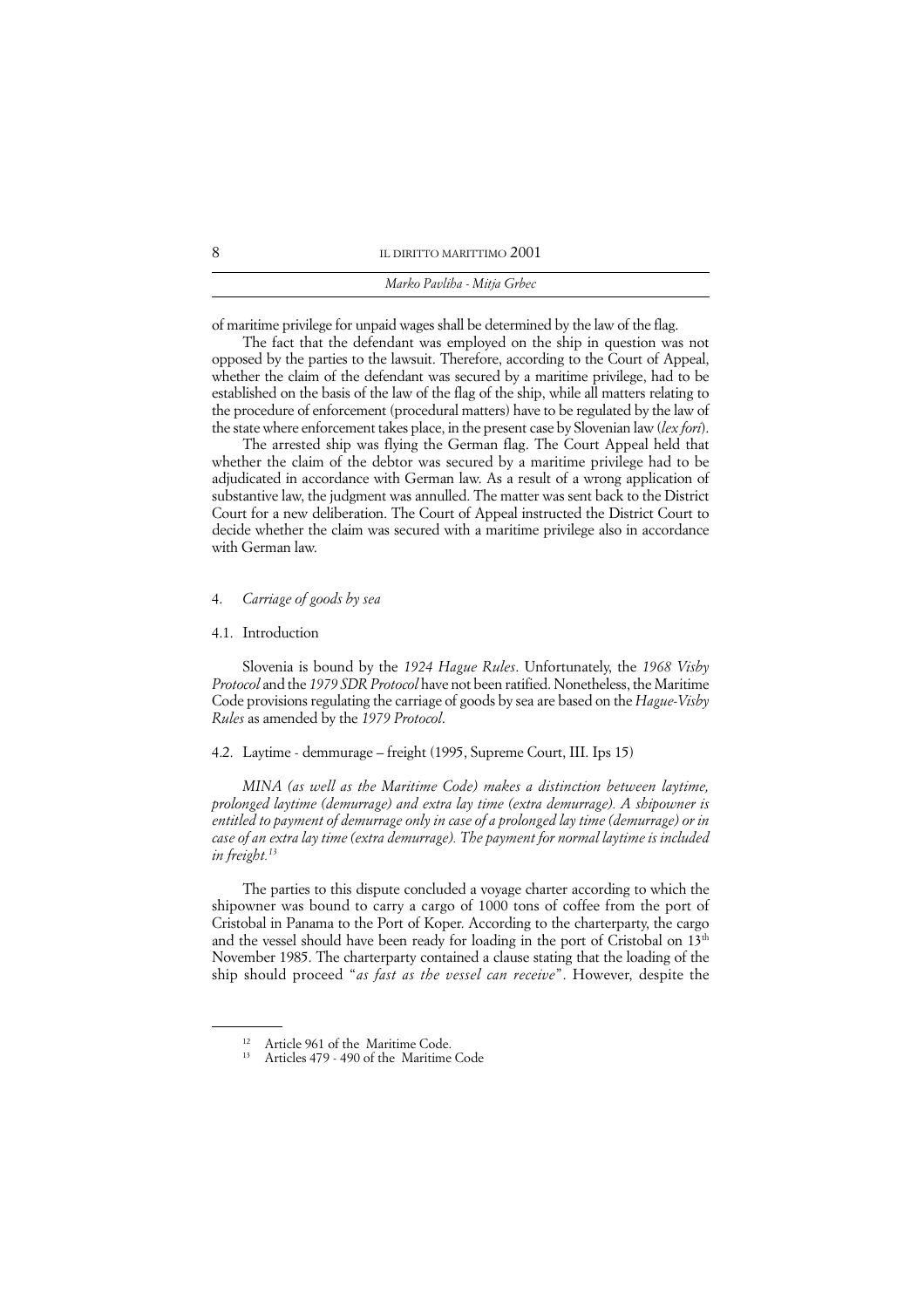agreement, only part of the cargo was ready for loading in the agreed port, whilst the remaining of the cargo was situated in another port. While already in the port of Cristobal, the defendant requested, and the shipowner agreed, to load the remaining of the cargo in the port of St. Thomas de Castilla. Subsequently, the shipowner filed a suit for the payment of demurrage.

The main issue in this matter was the establishment of the amount of demurrage, which had to be paid by the charterer (defendant) and secondly, whether the shipowner was entitled to the payment of an additional freight.

The District Court held that the defendant was bound to pay to the plaintiff the due amount of demurrage from the 11<sup>th</sup> of November 1985 until the end of loading operations. Furthermore, according to the Court, the plaintiff was entitled also to an additional freight as a result of the prolongation of the voyage. This judgment was subsequently affirmed by the Court of Appeal.

The defendant started proceedings for the revision of the judgment before the Supreme Court of the Republic of Slovenia. He alleged that the substantive law was not applied correctly and requested the annulment of the judgment. The Supreme Court made reference to the provision of MINA on laytime and demurrage. With regard to the time of loading MINA distinguishes between *laytime, prolonged laytime (demurrage)* and *exceptional laytime (demurrage). Prolonged lay time* commences with the end of the laytime and shall last half as long as the period of laytime. Until the end of the period of prolonged laytime the shipowner shall not refuse to load a cargo which is ready for loading aside the ship, even though the loading of such cargo may delay the departure of the ship beyond the duration of laytime or even prolonged laytime (demurrage). If the departure of the ship is delayed beyond the period of demurrage, the shipowner is entitled to payment of an exceptional demurrage, which is 50% higher than the demurrage payment. However, after the expiration of the period of demurrage, the shipowner can refuse further loading and sail with the loaded cargo. If the shipowner chooses not to do so, he is entitled to the payment of the extraordinary demurrage, unless he acted contrary to the instructions of the charterer.<sup>14</sup>

The shipowner is entitled to payment of demurrage only in case of a prolonged laytime or in case of an extraordinary laytime. The payment for a normal laytime is included in the freight. However, it can be agreed otherwise.

Subject to the voyage charter the ship should have become an arrived ship at the port of loading on 13<sup>th</sup> November 1985 and it was indeed ready at that date to load the cargo. The Supreme Court held that at that time the laytime started to run, but not the period of prolonged laytime, as was incorrectly held by the lower Courts. As already mentioned, the payment for laytime was already included in the freight and there was no need for a payment of demurrage. According to the Supreme Court the lower Courts had not applied the substantive law correctly. They did not separate the

<sup>14</sup> Ibid.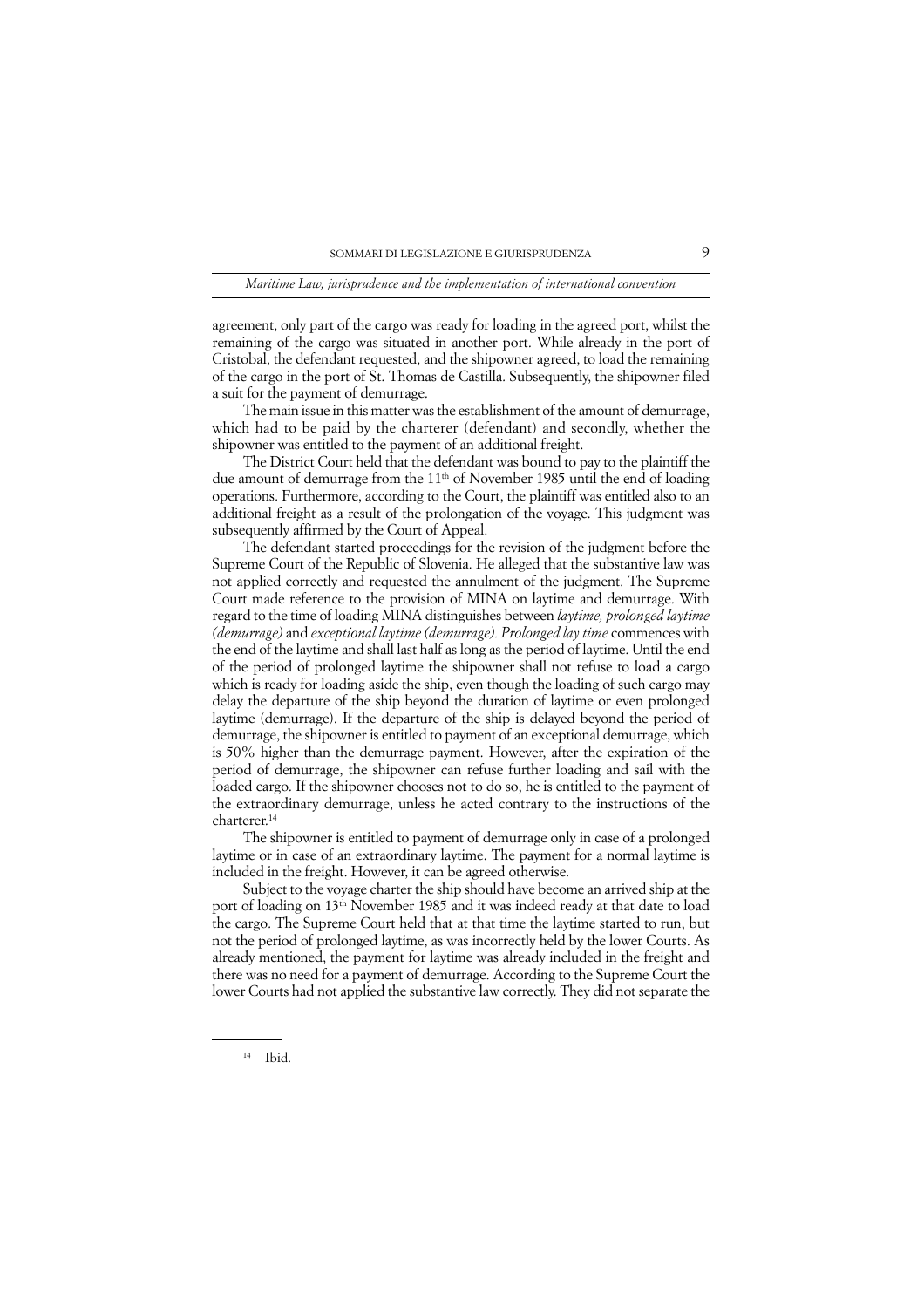| Marko Pavliha - Mitja Grbec |
|-----------------------------|
|                             |

periods of laytime and prolonged laytime, for which demurrage is due. Furthermore, the lower courts held that the charterer was bound to pay demurrage from the moment of commencement of the period of laytime. As a result, the Supreme Court annulled the judgment in the part dealing with the payment of demurrage.

As the matter was sent back for a new decision, the Supreme Court instructed the District Court to define the periods of laytime and demurrage, taking into account the clause ("*as fast as the vessel can receive*"). According to the Supreme Court, laytime started to run when the vessel was ready to load in the port of Cristobal. The ship had to sail to the port of St. Thomas de Castilla upon request of the defendant in order to load the cargo which should have been loaded in the port of Cristobal. According to the Supreme Court, it was therefore necessary to count the call and the loading in the port of St. Thomas de Castilla as the continuation of the loading in the port of Cristobal and therefore, when calculating laytime and the possible demurrage, the entire period of loading in both ports had to be taken into account.

The defendant in the revision proceeding furthermore alleged that according to MINA demurrage payment should be made in advance for each day. If the shipowner did not claim the payment in advance, he would lose his right. The Supreme Court rejected this argument. It was held that if the amount of demurrage was not paid in advance, the shipowner would be still entitled to that payment and could claim it also afterwards. 15

The Supreme Court affirmed the judgment of the lower courts in the part according to which the charterer was bound to pay an additional freight to the shipowner. It was held by the Supreme Court that the amount of freight was agreed for a normal voyage from the Port of Cristobal in Panama to the Port of Koper. The consequent order of the charterer that part of the cargo had to be loaded in the port of St. Thomas de Castilla prolonged the voyage. Therefore, the charterer was bound to pay an additional freight for the part of the voyage which was not contemplated in the initial agreement.

# 5. *Other issues: Authority of the master (1996, Court of Appeal, Cpg – 170/96)*

*If an objection (complaint, opposition) against an arrest order is filed by the master or by the representative of the master, it is deemed to be filed on behalf of the shipowner. The master is a legal representative of the shipowner.* 

The issue in this matter was, whether an opposition against an arrest order, which was filed by the representative of the master, was deemed to be filed on behalf of the shipowner. The Court had issued an arrest order which was challenged by the

Article 482 of the Maritime Code.